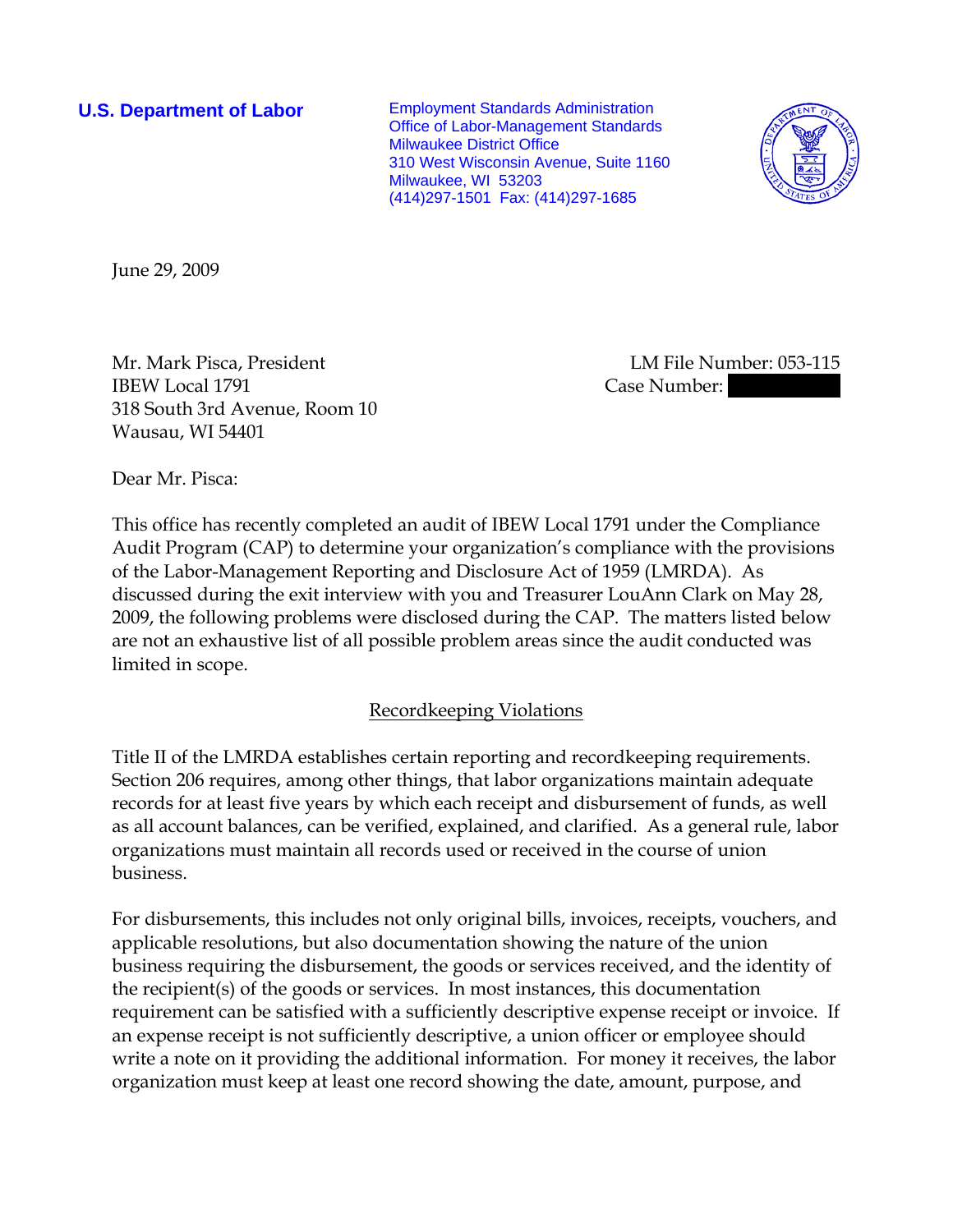Mr. Mark Pisca June 29, 2009 Page 2 of 6

source of that money. The labor organization must also retain bank records for all accounts.

The audit of Local 1791's 2008 records revealed the following recordkeeping violations:

1. Failure to Record Receipts

Local 1791 did not record in its receipts records several receipts to the charitable and recreation fund for the sale of tickets for the annual Christmas party totaling at least \$1,700. The audit revealed that Local 1791 did not retain sufficient records for receipts deposited to union accounts other than the checking account. Union receipts records must include an adequate identification of all money the union receives. The records should show the date and amount received, and the source of the money.

2. Receipt Dates not Recorded

The check register and other receipt records maintained by Local 1791 failed to identify dates money was actually received by the local. The dues ledger maintained by Financial Secretary Dale Mrozcenski does not include any receipt dates and the receipt dates identified in the check register are dates that often precede the issue date on the actual deposited items. Union receipts records must show the date of receipt. The date of receipt is required to verify, explain, or clarify amounts required to be reported in Statement B (Receipts and Disbursements) of the LM-3. The LM-3 instructions for Statement B state that the labor organization must record receipts when it actually receives money and disbursements when it actually pays out money. Failure to record the date money was received could result in the union reporting some receipts for a different year than when it actually received them.

3. Insufficient Records of Assets

Fixed assets totaling \$5,521 and \$4,197 were reported in Items 29(A) and 29(B) respectively, on the LM-3 report filed by Local 1791 for fiscal year ending June 30, 30, 2008. Local 1791 also reported \$155 and \$0 in Other Assets (Items 30(A) and 30(B), respectively). However, the union did not retain any records to support how those figures were determined. The LMRDA requires that records be maintained on matters that must be reported on the LM Report, such as fixed and other assets.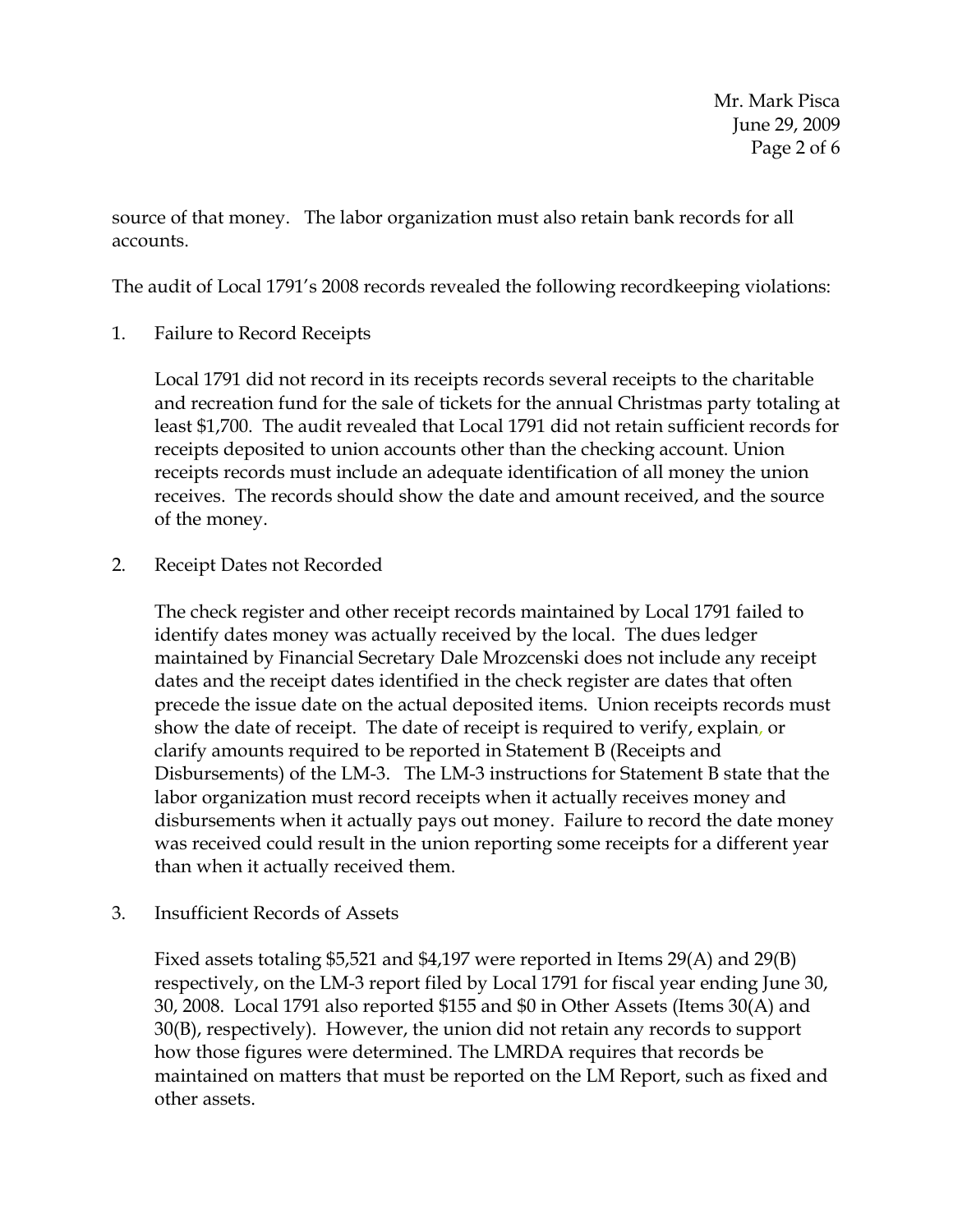# 4. General Reimbursed Expenses

Adequate documentation was not retained for reimbursed expenses incurred by several officers totaling more than \$1,000. For example, check  $\#$  || paid to Vice President Dennis Zimmerman in the amount of \$264.92 included reimbursement for travel expenses to Atlantic City; however, Local 1791 retained documentation that supported only \$88.99 of those expenses.

As previously noted above, labor organizations must retain original receipts, bills, and vouchers for all disbursements. The president and treasurer (or corresponding principal officers) of your union, who are required to sign your union's LM report, are responsible for properly maintaining union records.

5. Information not Recorded in Meeting Minutes

During the audit, you advised OLMS that the membership must authorize "nonordinary" disbursements such as the purchase of hats or t-shirts. However, meeting minutes retained for fiscal year 2008 do not document authorization of any such disbursements even though Local 1791 disbursed at least \$3,400 for such items during fiscal year 2008.Because Local 1791 requires that such disbursements be authorized by the membership, meeting minutes or other documentation must be retained which document the membership's authorization of such disbursements.

# 6. Lack of Salary Authorization

The audit revealed that Ms. Clark received \$1,200 in salary during fiscal year 2008. However, Local 1791 did not maintain records to verify that the salaries reported in Item 24 (All Officer and Disbursements to Officers) of the LM-3 was the authorized amount and therefore was correctly reported. Local 1791 must keep a record, such as meeting minutes, to show the current salary authorized by the entity or individual with the authority to establish salaries.

Based on your assurance that Local 1791 will retain adequate documentation in the future, OLMS will take no further enforcement action at this time regarding the above violations.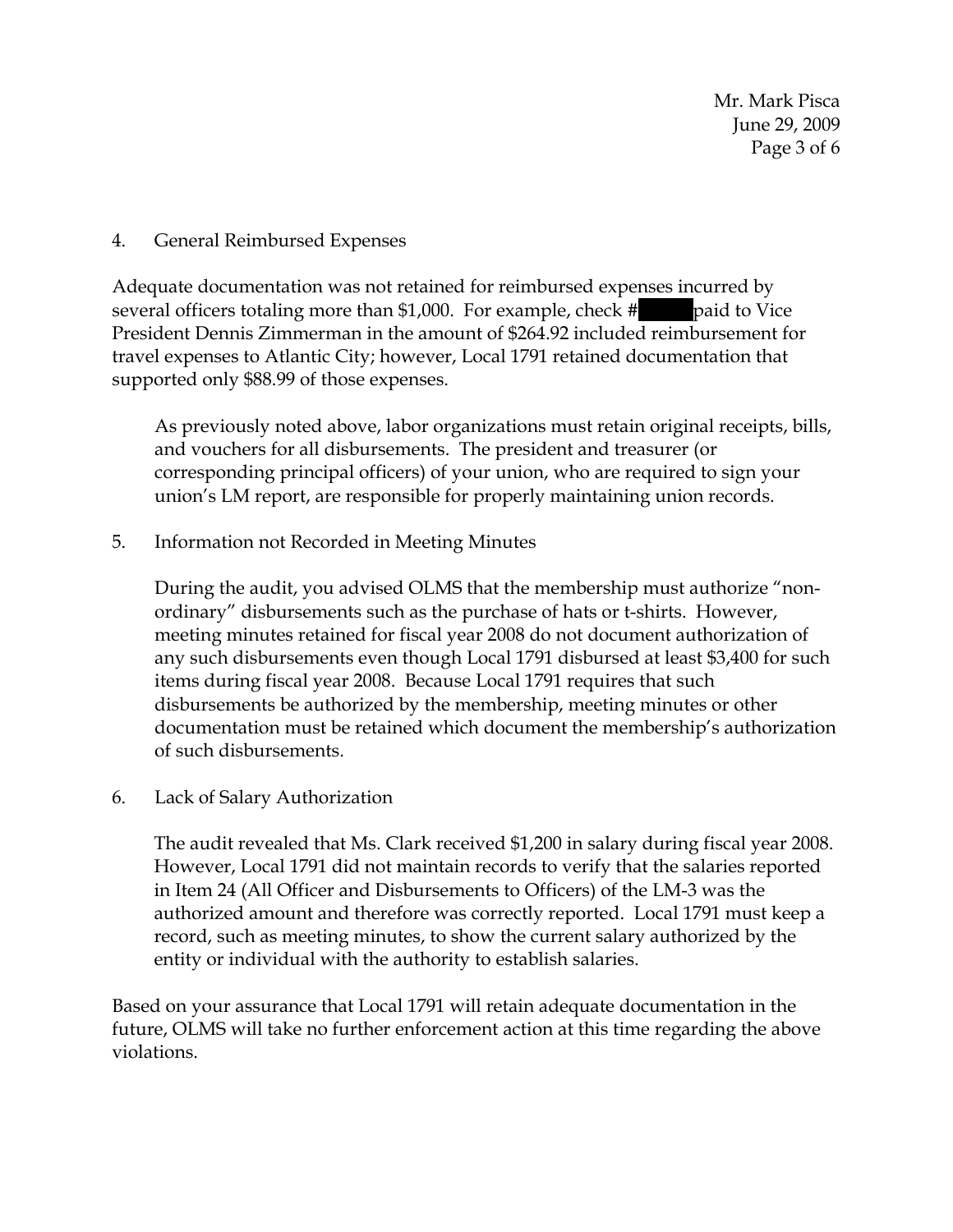# Reporting Violations

The audit disclosed a violation of LMRDA Section 201(b), which requires labor organizations to file annual financial reports accurately disclosing their financial condition and operations. The Labor Organization Annual Report Form LM-3 filed by Local 1791 for fiscal year ending June 30, 2008, was deficient in the following areas:

# 1. Acquire/Dispose of Property

Item 13 (During the reporting period did your organization acquire or dispose of any assets in any manner other than by purchase or sale?) should have been answered, "Yes," because the union gave away hats, t-shirts, and pens totaling more than \$3,000 during the year. The union must identify the type and value of any property received or given away in the additional information section of the LM report along with the identity of the recipient(s) or donor(s) of such property. The union does not have to itemize every recipient of such giveaways by name. The union can describe the recipients by broad categories if appropriate such as "members" or "new retirees."

# 2. Disbursements to Officers

Disbursements to officers totaling at least \$1,600 were not included in the amounts reported in Item 24 (All Officers and Disbursements to Officers). It appears the union erroneously reported these payments in Item 54 (Other Disbursements).

The union must report most direct disbursements to Local 1791 officers and some indirect disbursements made on behalf of its officers in Item 24. A "direct disbursement" to an officer is a payment made to an officer in the form of cash, property, goods, services, or other things of value. See the instructions for Item 24 for a discussion of certain direct disbursements to officers that do not have to be reported in Item 24. An "indirect disbursement" to an officer is a payment to another party (including a credit card company) for cash, property, goods, services, or other things of value received by or on behalf of an officer. However, indirect disbursements for temporary lodging (such as a union check issued to a hotel) or for transportation by a public carrier (such as an airline) for an officer traveling on union business should be reported in Item 48 (Office and Administrative Expense).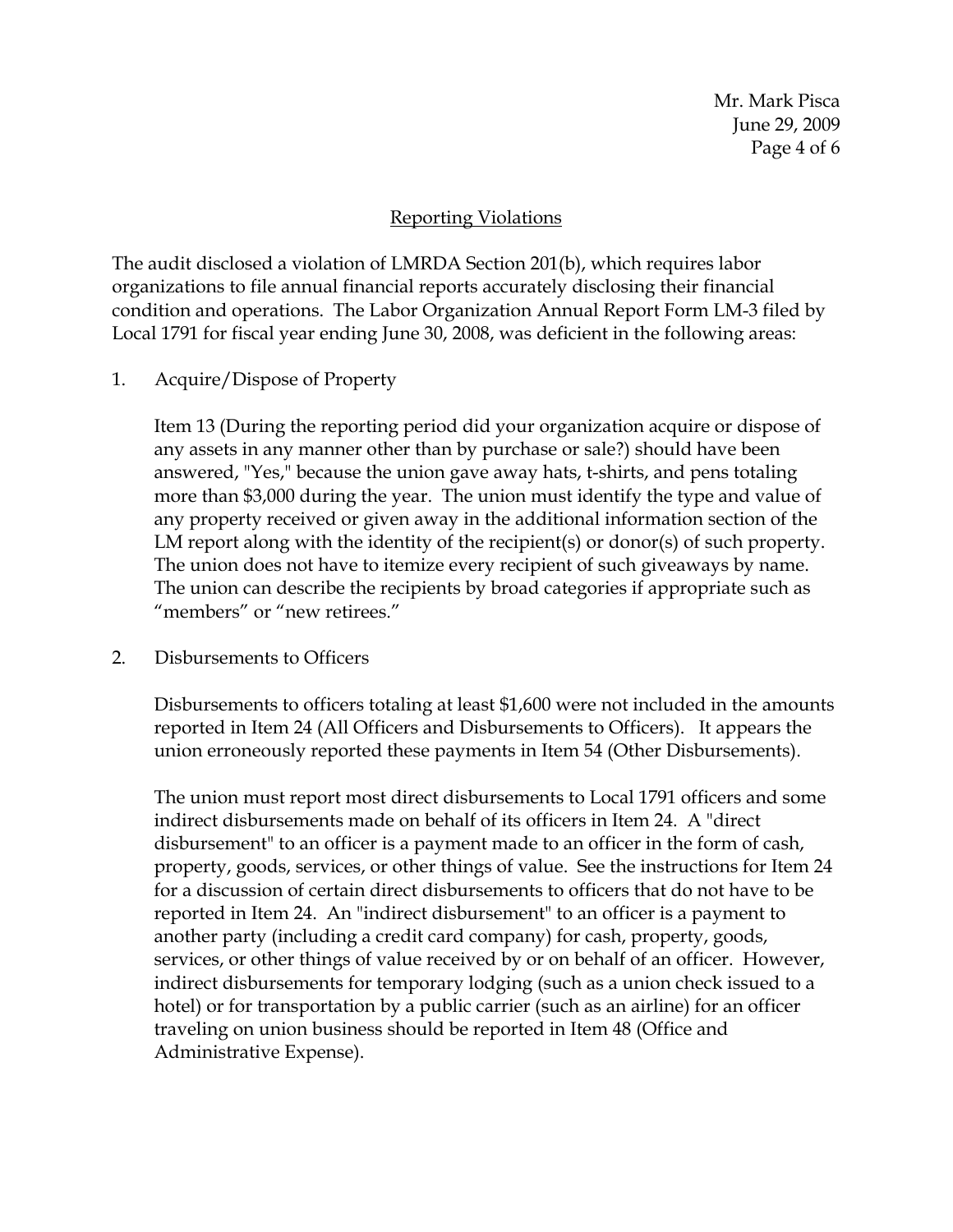3. Fees, Fines, Assessments, and Work Permits

Local 1791 failed to report initiation fees totaling over \$2,900 in Item 40 (Fees, Fines, Assessments, and Work Permits). These receipts were erroneously reported in Item 38 (Dues).

4. Total Disbursements

The records maintained by Local 1791, including bank statements and disbursement records, revealed that Local 1791 disbursed over \$127,000 during fiscal year 2008, however only \$124,531 in total disbursements were reported in Item 55 (Total Disbursements). During the exit interview, Treasurer Clark confirmed that it was likely that at least some of the disbursements from the charitable and recreation fund and the death benefit fund were not included in the disbursements reported on the LM-3.

The purpose of Statement B (Receipts and Disbursements) is to report all cash flowing in and out of your organization, not just in and out of your local's checking account. Therefore, all disbursements, regardless of which account they were disbursed from, must be reported in one of the categories of disbursements (Items 45-54) and included in the total disbursements figure (Item 55).

I am not requiring that Local 1791 file an amended LM report for 2008 to correct the deficient items, but Local 1791 has agreed to properly report the deficient items on all future reports it files with OLMS.

# **Other Violations**

The audit disclosed the following other violation:

Inadequate Bonding

The audit revealed a violation of LMRDA Section 502 (Bonding), which requires that union officers and employees be bonded for no less than 10 percent of the total funds those individuals or their predecessors handled during the preceding fiscal year. Local 1791's officers and employees were bonded for \$25,000 at the onset of the audit; however, the funds handled by the local totaled \$272,400 (cash at the beginning of the year plus total receipts) during fiscal year 2008 and therefore officers and employees needed to be bonded for at least \$27,240. Local 1791